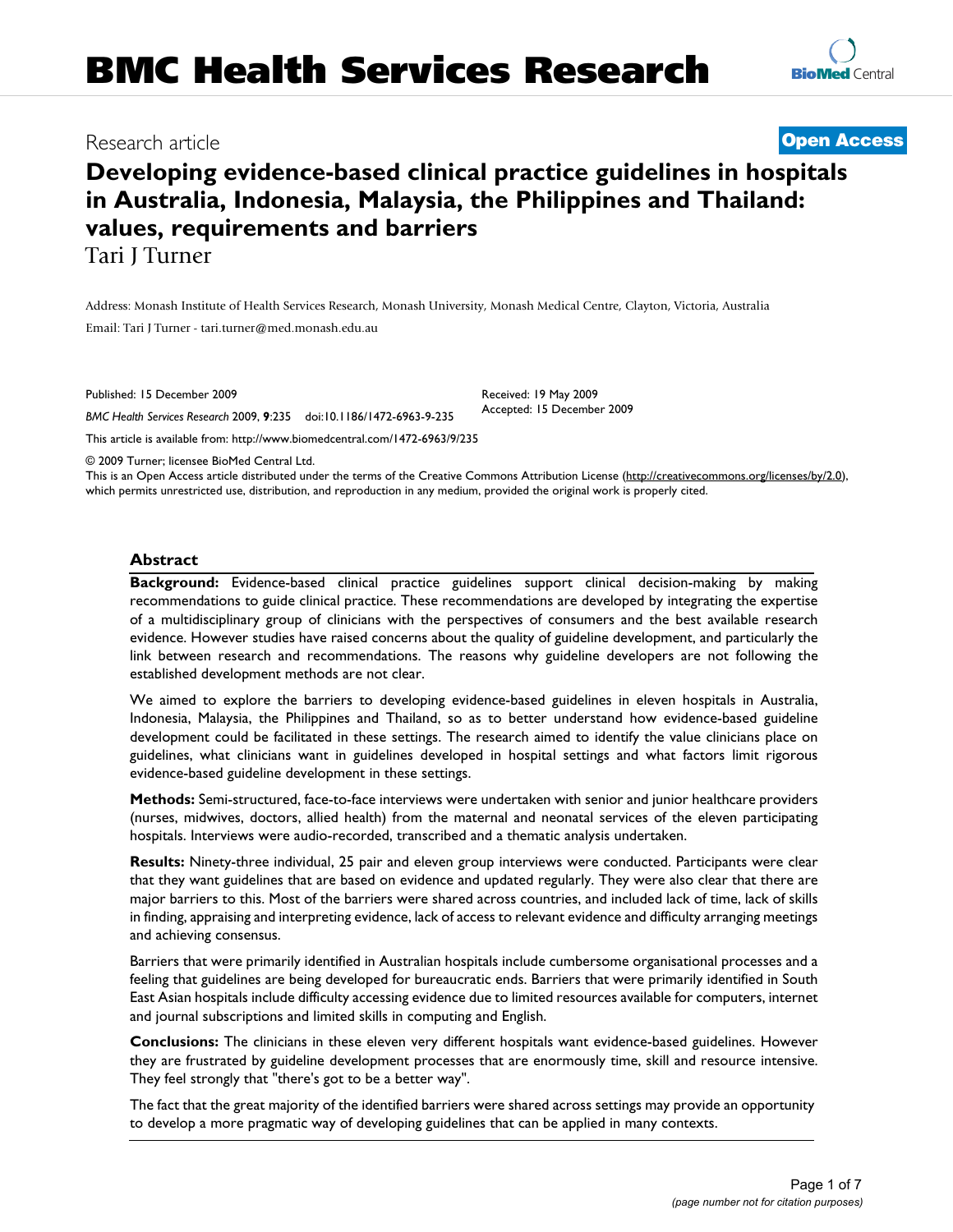# **Background**

Evidence-based clinical practice guidelines (EBCPGs) support clinical decision-making by integrating the expertise of a multidisciplinary group of clinicians with the perspectives of consumers and the best available research evidence, to make recommendations to guide clinical practice.

As part of the move towards evidence-based health care, health organisations and clinician groups are increasingly required to develop and implement EBCPGs. There is some evidence to support the role of EBCPGs, with research demonstrating that in some situations, with rigorous development and thorough implementation, EBCPGs can improve both the quality and outcomes of care[1]

There are several guides to EBCPG development [2-7] and there is broad agreement among these guides on the key elements of the EBCPG development process[8] Despite this, EBCPGs are often not developed in a reliable way, and there is frequently very little link between the research included in EBCPGs and their recommendations [9-13]

Existing methods of EBCPG development have largely been produced at a national or international level, for use by organisations creating EBCPGs to guide widespread practice. The processes they describe often take years and hundreds of thousands of dollars to complete. This amount of time and money is not usually available in hospital settings, and so there are immediate significant barriers to EBCPG development at this level.

We undertook a needs analysis to explore the experience of guideline development and the enablers of and barriers to developing evidence-based guidelines in perinatal units in hospitals in Australia, Indonesia, Malaysia, the Philippines and Thailand, so as to better understand how evidence-based guideline development could be facilitated in these settings, and to explore how barriers to the development EBCPGs varied between settings.

# **Methods**

The research aimed to address three questions:

- What value do clinicians give evidence-based clinical practice guidelines in hospital settings?
- What do clinicians want in evidence-based clinical practice guidelines developed in a hospital setting?
- What factors limit rigorous evidence-based clinical practice guideline development in hospital settings?

To address these questions, we undertook a needs assessment using qualitative research methods, based on semistructured, face-to-face interviews with clinicians from the maternal and neonatal services in two hospitals in each of Australia, Indonesia, Malaysia and the Philippines and three hospitals in Thailand. Both rural and metropolitan hospitals were included. The hospitals in South East Asia were participating in the SEA-ORCHID Project [14] (South East Asia - Optimising Reproductive and Child Health In Developing countries, [http://](http://www.seaorchid.org) [www.seaorchid.org\)](http://www.seaorchid.org) which aimed to improve the quality of maternal and neonatal health care by increasing the generation, synthesis and use of health research. The existing low levels of evidence-based clinical practice guideline development and barriers to development specific to these hospitals have been reported previously [15,16]. The two Australian hospitals were included to facilitate investigation of the degree to which the barriers at the hospitals in South East Asia were shared beyond this region and to enable exploration of the experiences of staff at a large metropolitan tertiary teaching hospital as well as a smaller rural hospital.

At each hospital we aimed to interview two junior and two senior doctors, and two junior and two senior nurses or midwives, and appropriate allied health staff. Senior personnel working in the hospitals were asked to identify potential participants. Potential participants received a written explanatory statement and signed a consent form to indicate informed consent. Ethics approval was granted by Monash University and the appropriate ethics committees in the countries of the participating hospitals.

Interviews were loosely based on a pre-specified interview protocol (see Additional file 1), but the specific questions were varied according to the level of experience and previous responses of the interviewees. Participants were asked to describe the process for developing guidelines at their hospital, the barriers to development of evidence-based guidelines and how they thought guidelines should be developed. The interview protocol was piloted at two hospitals and then slightly revised for use in the other hospitals. In South East Asia the questions about guidelines formed part of a larger interview about evidence-based practice, in Australia the interviews focused specifically on guidelines.

Interpreters were used for the interviews where required. Interviews were audio recorded, de-identified and transcribed, and the data coded and then analysed in emerging themes using NVivo software. A subset of the data was independently coded by a second reviewer to confirm analysis.

# **Results**

Ninety-three individual, 25 pair and eleven group interviews were conducted. Fifty-three participants were interviewed in Thailand, 68 in Malaysia, 27 in Indonesia, 31 in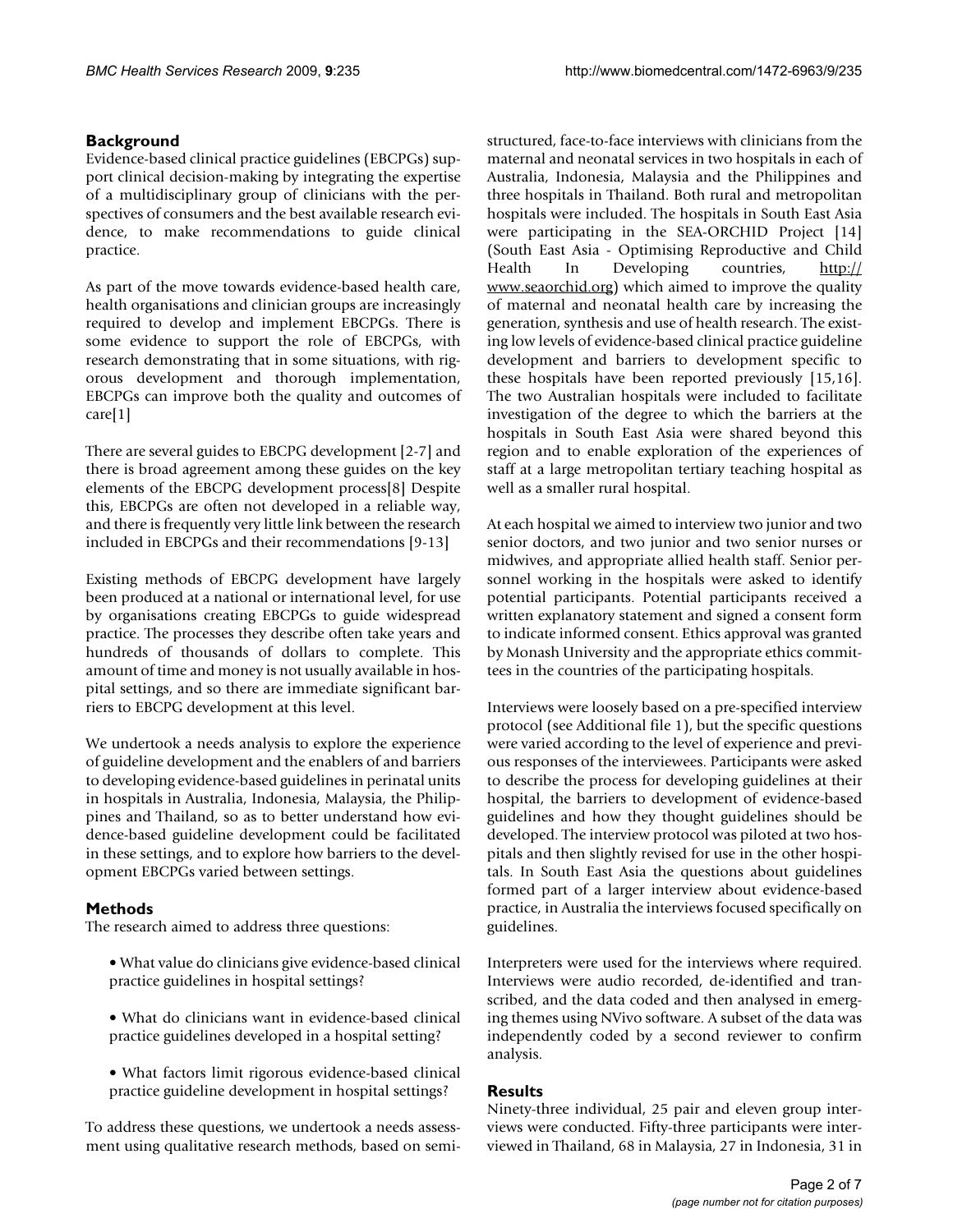the Philippines and 18 in Australia. Doctors and either nurses or midwives or both were interviewed at all sites. Allied health staff were only interviewed in Australia. All participating nurses/midwives and allied health staff were female. Both male and female doctors were interviewed at all sites. Male doctors represented approximately 30% of all doctors interviewed and were more common in senior positions and neonatal specialties. At each of the sites, the final interviews did not generate any new themes.

The interviews highlighted several themes including the value of and need for guidelines and the requirement for guidelines to be evidence-based, concise and clinically focused, credible, multidisciplinary and up-to-date. They also identified several barriers to development of guidelines, including lack of time, lack of skills, lack of access to evidence, difficulty arranging meetings and achieving consensus, and the role of adaptation of guidelines. A summary of the key points of these results is provided in Additional file 2.

Results are presented in these emerging themes with direct quotes (in italics) to illustrate concepts.

## *The value of and need for guidelines*

All participants agreed that there was a need for guidelines to support clinical practice. Guidelines were seen as important in providing guidance about best practice and supporting standardisation of practice. Participants thought guidelines were particularly useful for new or junior staff, and for infrequently performed practices.

*"I think that they're important and I think that we need them, because we need direction and we need consistency in our care." Senior Nurse, Australia, Female*.

However, there was a feeling among several participants from Australia that health services and clinicians were becoming over-reliant on guidelines or that guidelines were being seen as a panacea. Participants were concerned that guidelines were being developed as an unthinking reaction in clinical areas that were well understood rather than in areas of controversy or variation in practice where they would be more useful. Participants suggested that it might be more beneficial to focus on developing major guidelines in critical areas of clinical practice.

*"Because if something goes wrong once, there's an immediate thing 'Right, well we must have a guideline'. This reflex that we must have a guideline or we must change the guideline, I think is an inappropriate reflex." Senior Doctor, Australia, Female*.

While supportive of guidelines in principle, several senior Australian participants were very concerned that guidelines were increasingly being developed to meet bureaucratic or reporting requirements, rather than to support clinical practice and that, as a result, they were becoming *"notoriously useless" Senior Doctor, Australia, Male*.

These participants emphasised that if guidelines are to be useful they must be written by clinicians, to meet the needs of clinicians rather than administrators.

*"I've become more and more disenchanted with the preparation of clinical guidelines ... because I get the sense that clinical practice guidelines in my hospital are written for administrators and for key performance indicators for the [government]." Senior Doctor, Australia, Male*.

Some clinicians in each of the countries expressed doubts about whether guidelines were being used.

*Q: "Do you think guidelines are useful?"*

*A: "It is useful ...if most of us read them."*

*Q: "Do you think they are used?"*

*A: "I don't think so." Senior Doctor, Malaysia, Male*.

## *The requirements for guidelines*

Participants provided strong direction about what they needed in guidelines.

## *Evidence-based*

All the participants were very clear that guidelines must be based on the best available research evidence if they are to be useful. They felt strongly that evidence should be used to ensure the guidelines are accurate and reliable, not only to ensure best practice but also to provide support in case of legal action.

*"Well if they're not based on evidence, who is saying it's the right way to do it?. If all the evidence says you should do it this way and this hospital decides to do it that way, from a medicolegal perspective it can't be very good." Senior Nurse, Australia, Female*.

In all hospitals, participants noted that most locallydeveloped guidelines were not developed in a rigorously evidence-based manner.

*"In house [guidelines are] just handed down from colleague to colleague and not evidence-based necessarily, but just current practice and what works and maybe what other hospitals do locally, but nothing really technically evidence-based." Allied Health Clinician, Australia, Female*.

## *Concise and clinically focused*

The key message about the format of guidelines was that they should be clear, well-written, short and provide a quick answer to clinical decision of interest. Participants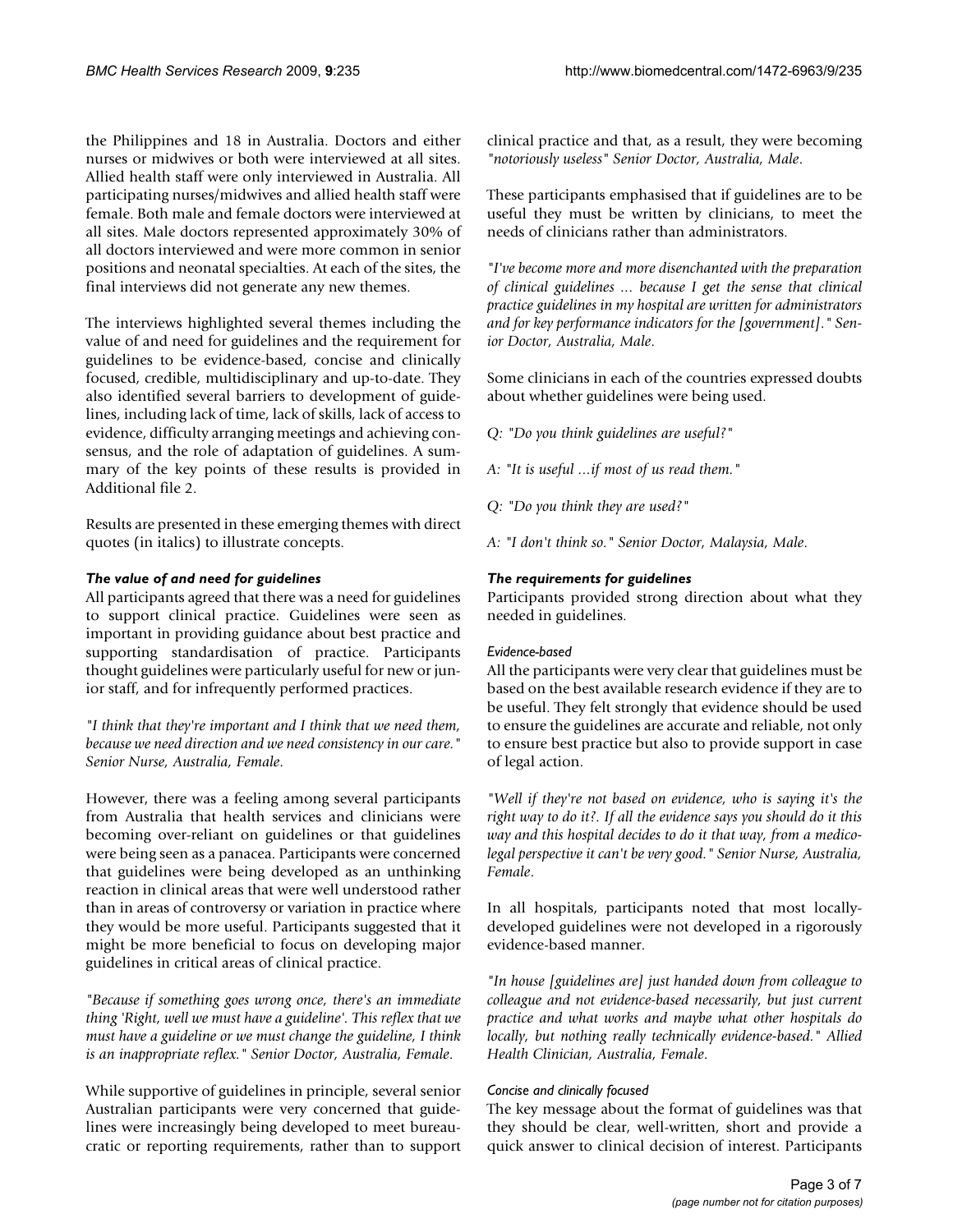often suggested that a logical, step-by-step progression was important and that algorithms or flowcharts were useful.

Many Australian participants were deeply frustrated by guidelines in which the clinically relevant information was preceded by several pages of what they perceived as less important information about organisational requirements or administrative processes. Clinicians wanted the key clinical recommendations to be presented at the front of the guideline.

*"I find that often the information that you want is towards the end of it and it can be very long-winded and stuff that you don't need and ... especially if you're in emergency ... and you really need to find out something, it's not that easy to find." Junior Nurse, Australia, Female*.

Two very different thoughts were expressed by interviewees about the ideal format of guidelines: that they must be simple and quick to read and that they should be detailed and thorough. Many participants felt that a flowchart or algorithm alone was not enough, and that these should be followed by more detailed information explaining the reasoning behind the recommendations of the guideline and providing links to the original papers from which the evidence was drawn.

*"I quite like structures where the guideline exists in several layers. There's a very simple layer which is your day to day decision making where you don't necessarily even want to understand what underpins it. But you can dig deeper and deeper as you wish to do, particularly if you're faced with a point in the guideline that you're struggling to accept that it does actually apply to the clinical situation where you actually really do go back and say, 'okay, well what was the evidence at that point?"' Senior Doctor, Australia, Male*.

## *Credible*

Participants wanted credible guidelines, with recommendations that were trustworthy. Assessment of the credibility of a guideline was based on a number of factors including respect for the developing organisation, approval of the guideline by the health service and clarity of the development methods, including clear searches for research evidence, broad consultation and piloting of the guideline.

*"I think it probably gets back to the process of how the guideline was formulated, so if it has been consultative, if there's been some evidence to support it or not support it. And then if it is trialled for a certain period of time." Allied Health Clinician, Australia, Female*.

#### *Multidisciplinary*

In Australia there was variation between senior and junior participants about whether guideline development should involve clinicians from across disciplines. All senior doctors and nurses, and most allied health professionals felt that it was essential that guideline development should be multidisciplinary, should involve both junior and senior staff, and that there should be wide consultation. Some junior doctors and nurses agreed, however several were surprised that multidisciplinary guideline development would be undertaken and were unclear about the value of input from clinicians from other disciplines.

*"I imagine that the nurses and physiotherapists and audiologists, they do have their guidelines. I can't see why a medical person would have to have too much input into development of that." Junior Doctor, Australia, Male*.

In most of the hospitals in South East Asia, having a multidisciplinary group responsible for guideline development, as is recommended by evidence-based guideline development methods, was not usual practice, nor was it explicitly valued. Most often the guidelines were largely developed by the senior medical staff.

*Q: "Are nurses involved in writing the protocols?"*

*A: "No. Consultants. Consultants and the specialists they are the ones who go in a closed room I think. ... Then they come up with the protocol." Senior Nurse, Malaysia, Female*.

However in some hospitals this was not the case, or was beginning to change and involvement of nurses and midwives in some aspects of the guideline development process was felt to be valuable.

*"Actually when we make the guidelines we invite the midwives to give their opinion, when like we're brainstorming..., the midwives give their questions too. And it's very important..." Senior Doctor, Indonesia, Female*.

Most participants in both Australia and South East Asia were unconvinced that consumer involvement in guideline development was important. They felt that while involving consumers in guideline development was potentially useful in some situations, it was not essential, particularly in technical areas, and it could create problems if consumers had difficulty understanding the concepts or could not remove themselves from their personal experience, so as to provide broader input.

*"To be honest I struggle to see where the value is, but I'd be willing to be convinced." Senior Doctor, Australia, Male*.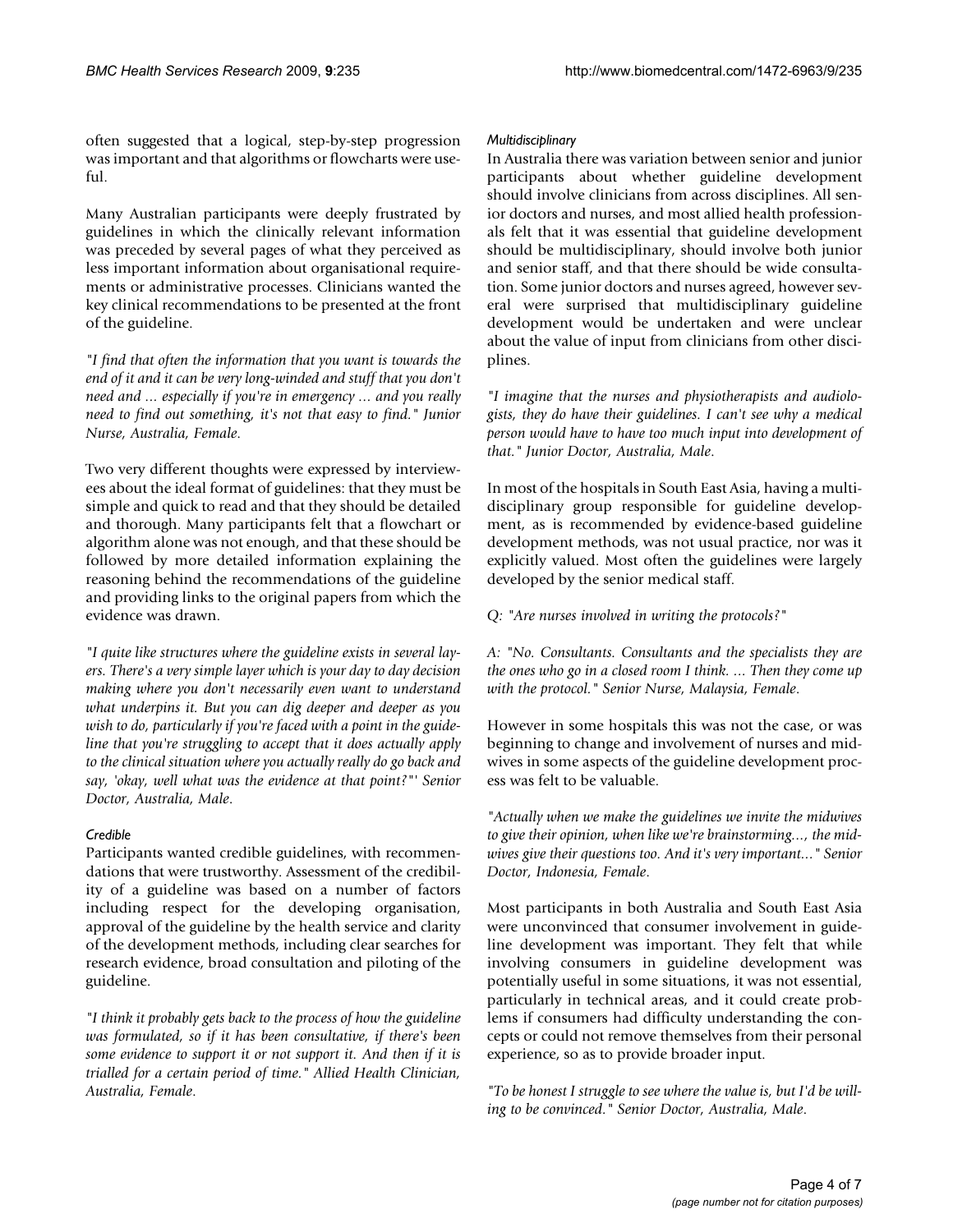#### *Up-to-date*

Participants from all settings were very clear that guidelines need to be kept up-to-date. They suggested that guidelines should have expiry dates and that there should be a process of regular review when searches for additional evidence were undertaken. Several suggested that this review should be annual.

*"It would have to be a fluid document that could be changed as knowledge was gained. Because that is the problem with a lot of these things. They get done, but they don't get updated." Allied Health, Australia, Female*.

#### *The barriers to development of guidelines*

The participants were very clear that there were some major barriers to development of guidelines to meet the needs they identified, and that as a result, these needs were not currently being met.

## *Lack of time*

Unsurprisingly, the most frequently mentioned barrier to guideline development in all settings was time. Participants noted that rigorous guideline development takes many months and believed that neither they nor their staff or colleagues had the time to develop guidelines in methodologically rigorous ways. Participants emphasised that it was very difficult to quarantine or prioritise time for activities like guideline development when there were already enormous clinical pressures on their time.

*"There's just not enough time. We're busy enough as it is caring on the floor let alone being allotted the time to develop these guidelines." Senior Nurse, Australia, Female*.

In Australia, several participants suggested that one of the reasons for the time-consuming nature of guideline development was the process required to obtain organisational approval for guidelines, particularly when the committees involved met only infrequently.

The long time periods required to ensure broad consultation were another frequently mentioned reason for the substantial time required to develop guidelines.

## *Lack of skills*

A lack of the skills required to develop guidelines in the local clinical environment was a commonly mentioned barrier. In Australia, participants perceived a lack of highlevel skills in finding, appraising and interpreting research evidence, as well as in writing the guideline documents. Although several participants had experience in some of these aspects, few were confident that they or their colleagues had the level of these skills required to develop reliable evidence-based guidelines.

*Q: "In this unit, does your team have the skills that they need to, if time wasn't an issue?"*

*A: "Well the obvious answer to that is no." Senior Doctor, Australia, Male*.

Participants, and particularly nurses, in South East Asia frequently noted that lack of skill in English and lack of skill in using computers and the internet limited their ability to search for evidence

*"I do this ... search from website Cochrane Library but I have the problem with English, it's a little bit difficult for me to read." Junior Nurse, Indonesia, Female*.

#### *Lack of access to evidence*

As well as limited skills in finding evidence, participants also noted that for some clinical areas there was no evidence available on which to base guideline recommendations. In Australia, this was mentioned as a barrier to guideline development both in situations where evidence would be useful, but trials had not yet been conducted, and also in situations whose nature meant that trials would never be undertaken.

In South East Asia, interviewees were also limited in their ability to find and use research evidence because of limitations on availability of computers, internet access and full text journal articles.

*"We have internet access here, but our computer is non-functional right now. ... we're using only one for about 50 people actually." Junior Doctor, The Philippines, Female*.

#### *Difficulty arranging meetings and achieving consensus*

Another barrier common to all settings was that guideline development meetings with broad representation were hard to organise.

*"So if you want to meet with the four of us, it's almost impossible to have everybody free at one time. We can make a minimum of three, but ... it's so difficult actually, sometimes they have something on, and then we have something on, and it gets postponed. And it dies off." Senior Doctor, Malaysia, Male*.

The process of achieving consensus on the recommendations of the guideline was felt to be very important, especially in terms of enabling the implementation of the guideline, but also a potential barrier to development if agreement could not be reached.

*A: "In our case, we are stopping the guidelines because there have been some problems ..."*

*Q: "So you've had to stop for a while, is it for clinical reasons? Because you were too busy or?"*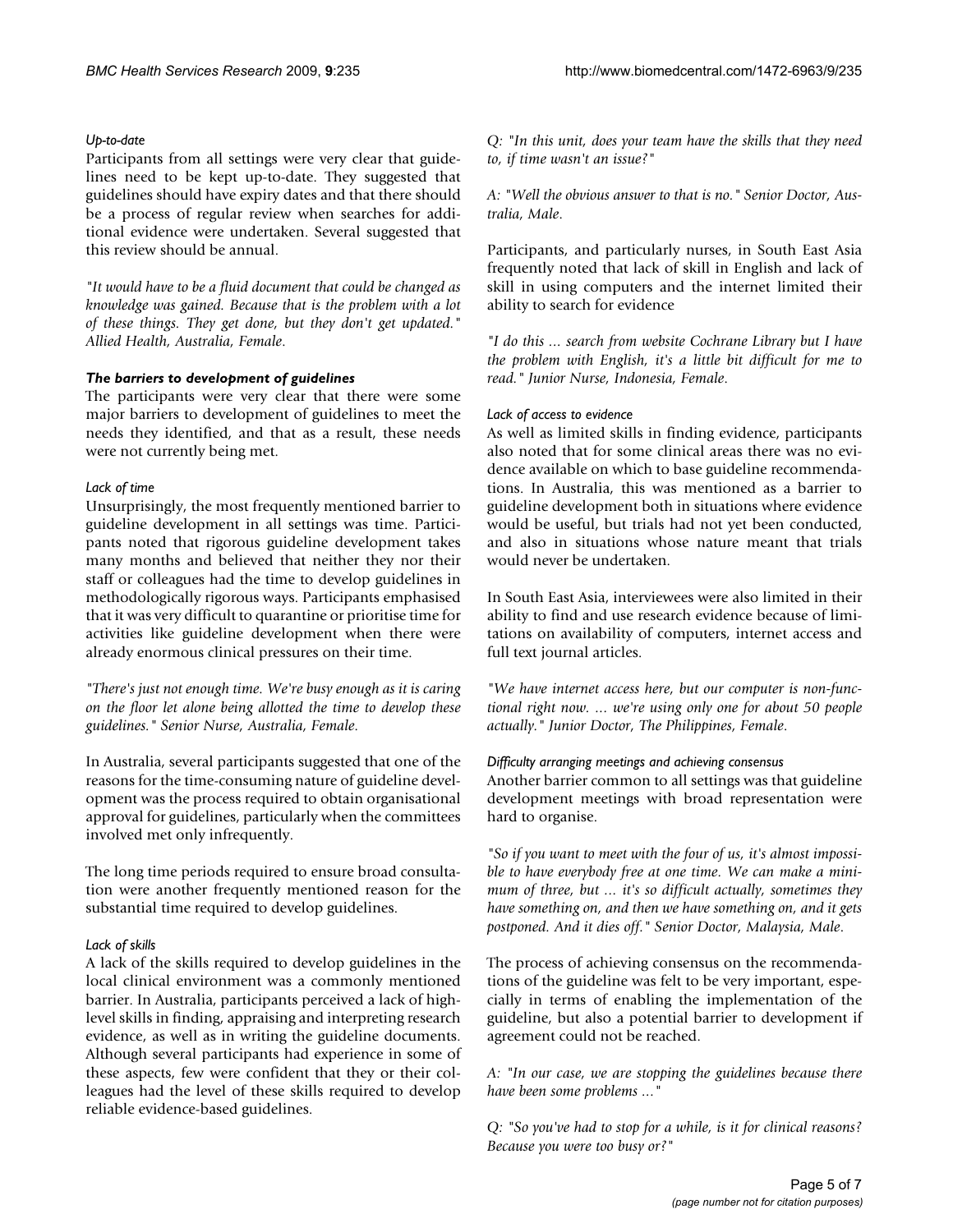*A: "No, not the clinical reason [laughs]...I think it's more on conflicting ideas". Junior Doctor, The Philippines, Female*.

There was also a concern among Australian participants that consensus processes were too easily dominated by more confident group members. Participants were concerned that nurses and more junior staff were less likely to feel comfortable to be assertive and contribute their perspectives, particularly if these were in conflict with views expressed by others. This was tempered by suggestions that they might become more comfortable if they had more experience in these situations.

#### *The role of adaptation*

Participants also talked about adapting guidelines from other hospitals or organisations for use in their own settings. While participants from all settings were generally positive about this approach, there were different levels of acceptance, with several participants suggesting that they would look at other guidelines to get background information or to confirm that local practice was in line with that recommended elsewhere, but that they didn't feel it was appropriate to use them directly.

Participants from all countries were concerned about both the relevance of externally developed guidelines to their clinical setting and also the lack of high-quality guidelines.

## **Discussion**

This research highlights that while guidelines are valued, there are major barriers to developing EBCPGs in hospitals. These include lack of time, skills, information technology (IT) infrastructure and access to research. These barriers reflect and build on those identified by other researchers.

Lack of time and skills have also been identified as barriers to EBCPG development by national professional bodies [17-19]. It has been suggested that the substantial time and skills required to undertake systematic reviews for EBCPG development have led some professional groups to revert to consensus-based CPG development [19]. Of particular importance to EBCPG development in hospital contexts is that skills in systematic reviewing of research literature are not commonly part of the training of clinicians and these skills are unlikely to be available to hospitals who seek to develop EBCPGs [20,21].

Previous research has established that IT resources are a basic requirement for finding and using research and that these are often not available in resource-poor settings [22,23]. The importance of access to research, in the form of subscriptions to journals, research databases and similar resources, to enable improvement in health care delivery has similarly been recognised in other studies [23,24].

Awareness of these barriers to developing EBCPGs has led to a call for more feasible methods of developing guidelines that balance rigour and pragmatism, and for research to examine *"the trade-off between rigor and pragmatism that currently challenges the guideline movement."* [19] Some authors have suggested that EBCPG development should be undertaken by methodologists rather than by clinical experts [25]. This approach would address two of the barriers identified in this study; clinicians would not have to be experts in systematic reviewing, nor find time above their clinical load to develop EBCPGs. However, development of EBCPGs led by methodologists would rely on availability of methodologists and funding, and this is unlikely to be achieved in hospitals.

This study has some limitations. The relatively small number of hospitals included limits the extent to which the results can be applied to other settings. However the hospitals were very diverse, including both rural and metropolitan environments in a high-income country and a variety of low and middle income countries. The consistency of the results reported across these hospitals suggests that the results may be applicable beyond the settings in which the research was conducted.

Similarly, the interviews were all undertaken in maternal and neonatal healthcare settings and so the results may not be generalisable to other clinical areas. However the substantial gap between research and practice and the resulting rates of preventable maternal and child morbidity and mortality, particularly in Asia and the Pacific where these studies were undertaken, make maternal and neonatal healthcare a priority for research [26].

Further research is required to determine the extent to which the results of this study reflect the value placed on, and experience of, EBCPG development in other contexts and clinical areas. Research is also required to develop pragmatic EBCPG development methods that are feasible in hospital settings and which produce guidelines which are trustworthy.

# **Conclusions**

The clinicians in these eleven very different hospitals all value guidelines and want EBCPGs that provide rapid access to reliable, up-to-date information to help them make the best possible decisions. However they feel that established EBCPG development processes that are enormously time, skill and resource intensive, are not feasible in their settings. They feel strongly that a more feasible way of developing guidelines, or of getting evidence into practice, is needed.

Most of the barriers to evidence-based guideline development identified by these participants were shared across all hospitals, however there were a few that were specific